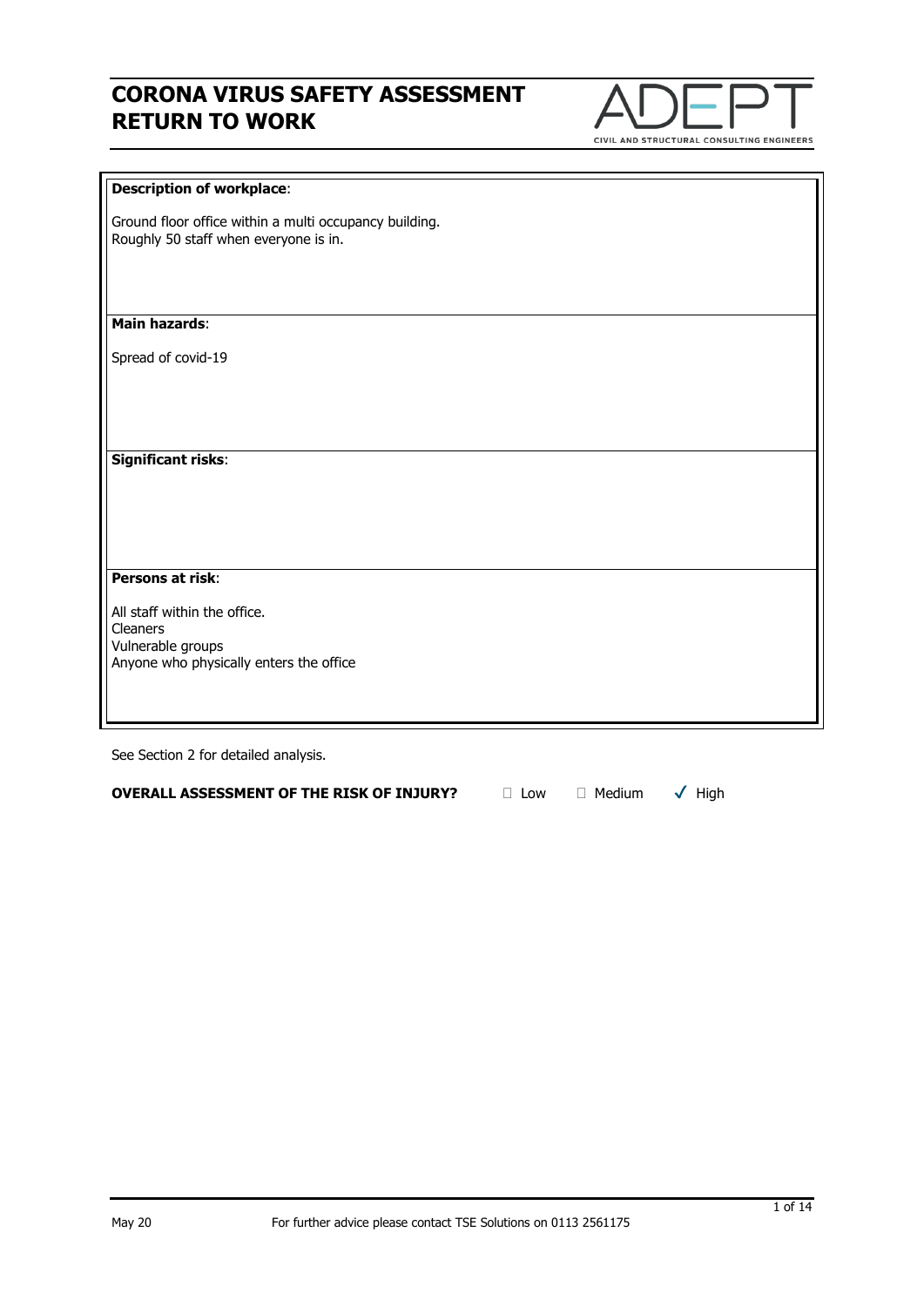

| <b>Recommendations:</b>                                                                                                                    | Priority | <b>Action by</b> | Completed: |  |  |  |
|--------------------------------------------------------------------------------------------------------------------------------------------|----------|------------------|------------|--|--|--|
| Ensure all staff are aware of the Covid-19 symptoms and know not to<br>come into the office if showing any symptoms and inform management. | H        | <b>Directors</b> |            |  |  |  |
| Deep clean of the office                                                                                                                   | H        | YD/cleaner       |            |  |  |  |
| Ensure the risks are highlighted to all staff.                                                                                             | H        | <b>Directors</b> |            |  |  |  |
| Put social distancing measures in place.                                                                                                   | H        | YD/IWK           |            |  |  |  |
| Keep surfaces clean and wiped down, remove all clutter from desks.<br>Cleaning material, tissues and paper towels provided                 | H        | All staff        |            |  |  |  |
| Ensure housekeeping is implemented 3 times a week.                                                                                         | H        | YD/cleaner       |            |  |  |  |
| Ensure good air circulation - open windows at the beginning of each<br>day.                                                                | H        | YD/all staff     |            |  |  |  |
| Ensure people use their own mug/cup and no sharing.                                                                                        | H        | All staff        |            |  |  |  |
| Do not participate in making drink rounds.                                                                                                 | H        | All staff        |            |  |  |  |
|                                                                                                                                            |          |                  |            |  |  |  |
| Date of assessment: 20/05/2020<br>Date for re-assessment: 20/06/2020                                                                       |          |                  |            |  |  |  |
| Iona Wood-Katic<br>Signature: IWK<br><b>Assessors name:</b>                                                                                |          |                  |            |  |  |  |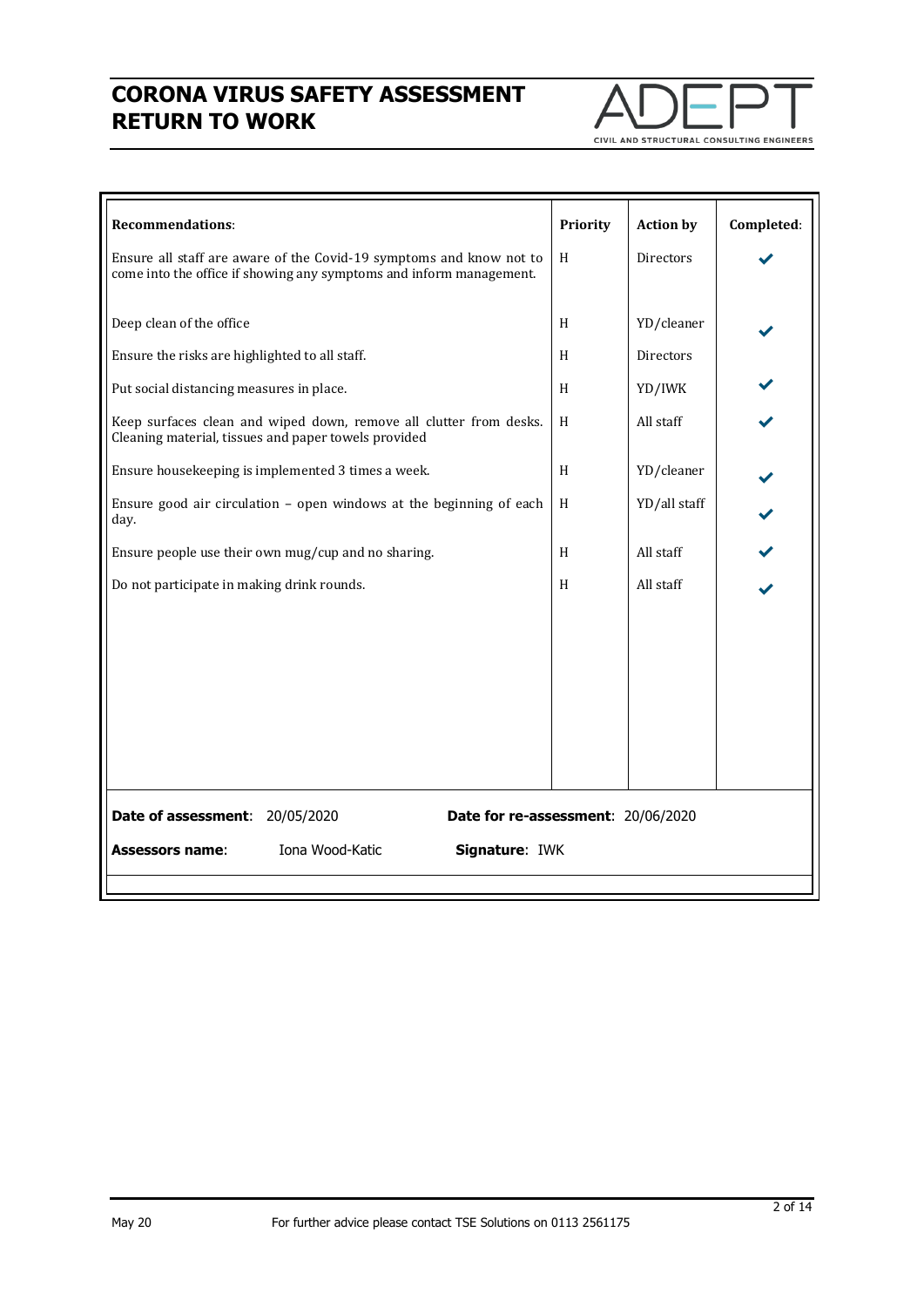

### **SECTION 2**

This listing does not include all potential hazards. It includes the main ones – each workplace location and environment has differing hazards. Not all these categories will apply or are of equal importance. This document is based on government guidance "Working Safely during COVID 19 Factories Plants and Warehouses" and "Working safely during COVID-19 in offices and contact centres" dated 11<sup>th</sup> May 2020

RR = Risk rating of low, medium or high.

| <b>Suitability</b>                                                                                                                                                                                                                                                                                                                                                                                                                                                                                                                                                    | <b>Yes</b>   | No | N/A | <b>RR</b> | <b>Comment/Controls</b>                                                                                                                                                           |
|-----------------------------------------------------------------------------------------------------------------------------------------------------------------------------------------------------------------------------------------------------------------------------------------------------------------------------------------------------------------------------------------------------------------------------------------------------------------------------------------------------------------------------------------------------------------------|--------------|----|-----|-----------|-----------------------------------------------------------------------------------------------------------------------------------------------------------------------------------|
| <b>Procedures and Training</b>                                                                                                                                                                                                                                                                                                                                                                                                                                                                                                                                        |              |    |     |           |                                                                                                                                                                                   |
| Are staff aware of the symptoms of Corona Virus?<br>The following symptoms may develop in the 14<br>days after exposure to someone who has COVID-<br>19 infection:<br>New continuous cough<br>$\bullet$<br>difficulty in breathing<br>$\bullet$<br>fever<br>Loss of taste and smell<br>https://www.nhs.uk/conditions/coronavirus-covid-<br>19/check-if-you-have-coronavirus-symptoms/                                                                                                                                                                                 | $\checkmark$ |    |     | H         | There is a poster on the door<br>office<br>outlining<br>to<br>the<br>and<br>advising<br>symptoms<br>people not to enter if they are<br>displaying<br>any<br>of these<br>symptoms. |
| Have staff been told to self-isolate if they have any<br>of the above symptoms?<br>Current guidance for people with symptoms can be<br>found at<br>https://www.gov.uk/government/publications/covid-<br>19-stay-at-home-guidance/stay-at-home-guidance-<br>for-households-with-possible-coronavirus-covid-19-<br>infection                                                                                                                                                                                                                                            | $\checkmark$ |    |     | H         | Staff advised not to come to<br>the office if they are<br>experiencing any of the<br>symptoms and to self isolate<br>for the government<br>recommended timeframe.                 |
| Have staff been trained in the following:<br>Cover your mouth and nose with a tissue<br>or your sleeve (not your hands) when you<br>cough or sneeze. See Catch it, Bin it, Kill it<br>put used tissues in the bin straight away<br>Wash your hands with soap and hot water<br>often - use hand sanitiser gel if soap and<br>water are not available. See hand wash<br>https://www.nhs.uk/live-well/healthy-<br>body/best-way-to-wash-your-hands/ing<br>guidance<br>try to avoid close contact with people who<br>are unwell<br>clean and disinfect frequently touched | $\checkmark$ |    |     | H         | Email all staff with this risk<br>assessment and highlight<br>importance of following these<br>rules. Provide tissues.<br>alcohol gel, soap and paper<br>towels.                  |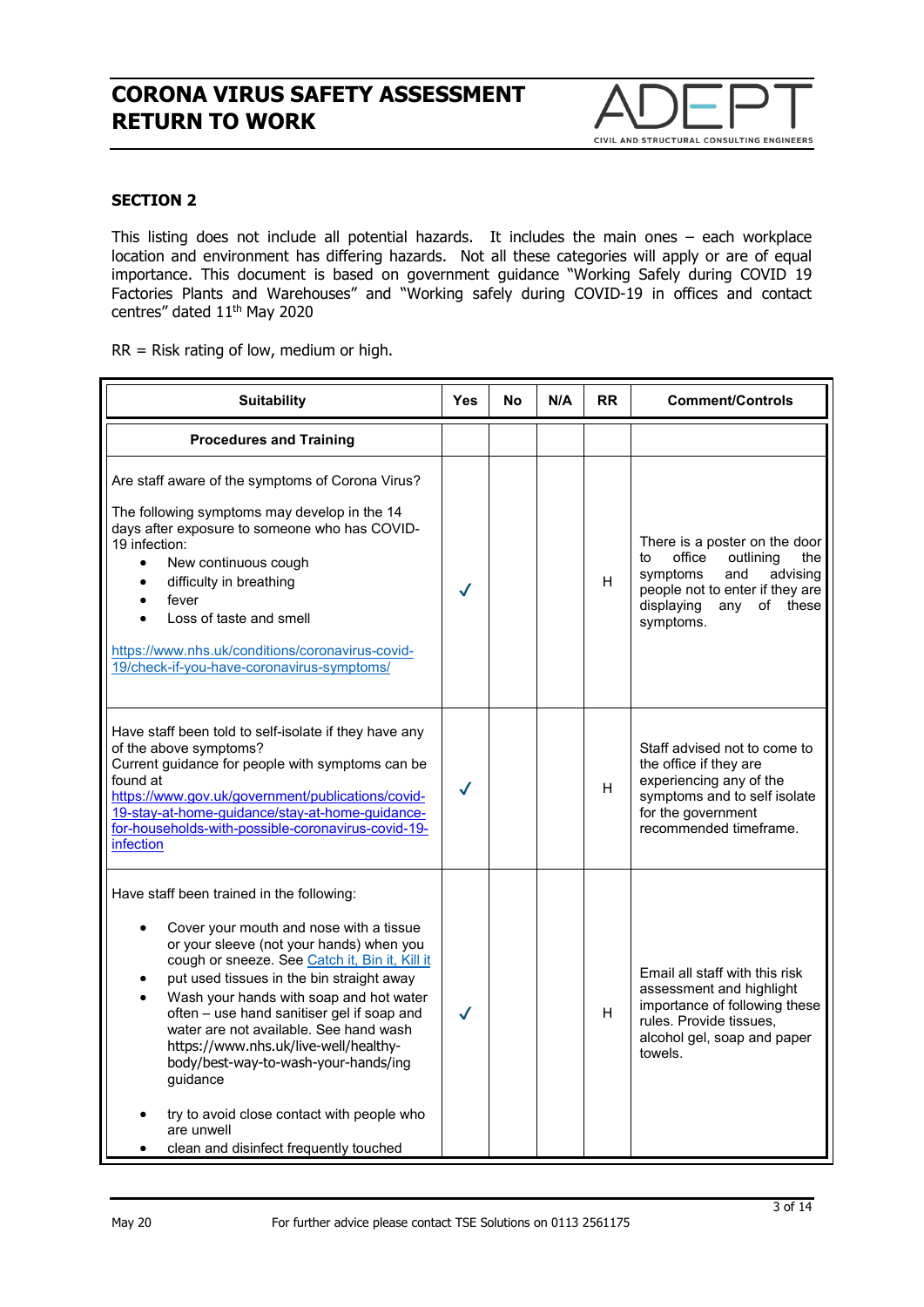

| objects and surfaces<br>do not touch your eyes, nose or mouth if<br>your hands are not clean<br>Drying of hands with disposable paper<br>towels.<br>https://www.nursingtimes.net/news/researc<br>h-and-innovation/paper-towels-much-<br>more-effective-at-removing-viruses-than-<br>hand-dryers-17-04-2020/                                                                                                                                                                                                                                                                                                                                                                                                                                                                                                                                                                                                                                                                                                                                                                                                                                                                                                                                                                                                                                                          |              |  |   |                                                                                                                                                                                                                                                                                                                                      |
|----------------------------------------------------------------------------------------------------------------------------------------------------------------------------------------------------------------------------------------------------------------------------------------------------------------------------------------------------------------------------------------------------------------------------------------------------------------------------------------------------------------------------------------------------------------------------------------------------------------------------------------------------------------------------------------------------------------------------------------------------------------------------------------------------------------------------------------------------------------------------------------------------------------------------------------------------------------------------------------------------------------------------------------------------------------------------------------------------------------------------------------------------------------------------------------------------------------------------------------------------------------------------------------------------------------------------------------------------------------------|--------------|--|---|--------------------------------------------------------------------------------------------------------------------------------------------------------------------------------------------------------------------------------------------------------------------------------------------------------------------------------------|
| Is there a procedure in place if a member of staff<br>thinks they are starting with Corona Virus?<br>If someone becomes unwell in the workplace and<br>the unwell person should be removed to an area<br>which is at least 2 metres away from other people.<br>If possible find a room or area where they can be<br>isolated behind a closed door, such as a staff office.<br>If it is possible to open a window, do so for<br>ventilation.<br>The individual who is unwell should call NHS 111<br>from their mobile, or 999 if an emergency (if they<br>are seriously ill or injured or their life is at risk) and<br>explain which country they have returned from in<br>the last 14 days and outline their current symptoms.<br>Whilst they wait for advice from NHS 111 or an<br>ambulance to arrive, they should remain at least 2<br>metres from other people. They should avoid<br>touching people, surfaces and objects and be<br>advised to cover their mouth and nose with a<br>disposable tissue when they cough or sneeze and<br>put the tissue in a bag or pocket then throw the<br>tissue in the bin. If they don't have any tissues<br>available, they should cough and sneeze into the<br>crook of their elbow.<br>If they need to go to the bathroom whilst waiting for<br>medical assistance, they should use a separate<br>bathroom if available. | $\checkmark$ |  | н | Staff to isolate themselves at<br>least 2m away from other<br>people<br>or<br>if<br>possible<br>(weather permitting)<br>wait<br>outside on the tables.<br>Staff are requested not to<br>come to work and to self<br>isolate for the required period<br>if they start to suffer with any<br>of the symptoms while at<br>work or home. |
| Do you Provide clear, consistent and regular<br>communication employees to improve<br>understanding and consistency of ways of working?                                                                                                                                                                                                                                                                                                                                                                                                                                                                                                                                                                                                                                                                                                                                                                                                                                                                                                                                                                                                                                                                                                                                                                                                                              | $\checkmark$ |  | м | Managing<br>Directors sends<br>update emails to staff.                                                                                                                                                                                                                                                                               |
| Have you developed communication and training<br>materials for workers prior to returning to site,<br>especially around new procedures for arrival at<br>work?                                                                                                                                                                                                                                                                                                                                                                                                                                                                                                                                                                                                                                                                                                                                                                                                                                                                                                                                                                                                                                                                                                                                                                                                       |              |  |   |                                                                                                                                                                                                                                                                                                                                      |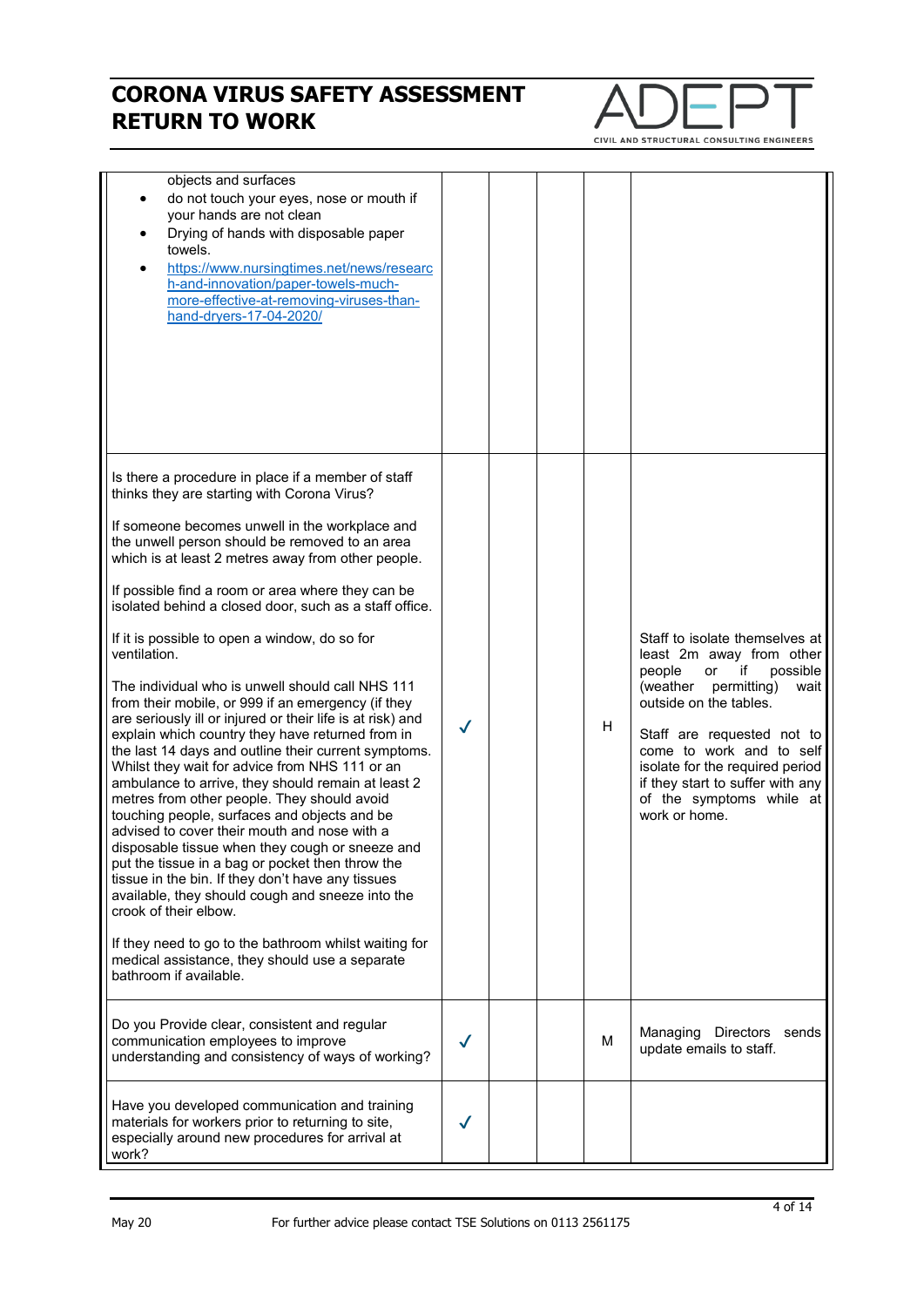

| Are you aware and do you focus on the importance<br>of mental health at these times of uncertainty? The<br>government has published guidance on the mental<br>health and wellbeing aspects of coronavirus<br>(COVID-19).<br>https://www.gov.uk/government/publications/covid-<br>19-guidance-for-the-public-on-mental-health-and-<br>wellbeing/guidance-for-the-public-on-the-mental-<br>health-and-wellbeing-aspects-of-coronavirus-covid-<br>19                                                                                                                                                                                                                                                                                                                                                                                                                                                                                                                                                                                                                                                                                                                                                                                                                                                                                                                         | ✓            |  | H | We are part of Mindful<br>Employer.<br>All<br>employees<br>consulted<br>regarding returning to the<br>office and an open door<br>policy in<br>place for<br>any<br>suggestions/comments from<br>staff. Encouraged to keep a<br>dialogue<br>with<br>team<br>leaders/directors.                                                                         |
|---------------------------------------------------------------------------------------------------------------------------------------------------------------------------------------------------------------------------------------------------------------------------------------------------------------------------------------------------------------------------------------------------------------------------------------------------------------------------------------------------------------------------------------------------------------------------------------------------------------------------------------------------------------------------------------------------------------------------------------------------------------------------------------------------------------------------------------------------------------------------------------------------------------------------------------------------------------------------------------------------------------------------------------------------------------------------------------------------------------------------------------------------------------------------------------------------------------------------------------------------------------------------------------------------------------------------------------------------------------------------|--------------|--|---|------------------------------------------------------------------------------------------------------------------------------------------------------------------------------------------------------------------------------------------------------------------------------------------------------------------------------------------------------|
| Do you Keep in touch with off-site workers on their<br>working arrangements including their welfare,<br>mental and physical health?                                                                                                                                                                                                                                                                                                                                                                                                                                                                                                                                                                                                                                                                                                                                                                                                                                                                                                                                                                                                                                                                                                                                                                                                                                       |              |  | H |                                                                                                                                                                                                                                                                                                                                                      |
| <b>Vulnerable Employees</b>                                                                                                                                                                                                                                                                                                                                                                                                                                                                                                                                                                                                                                                                                                                                                                                                                                                                                                                                                                                                                                                                                                                                                                                                                                                                                                                                               |              |  |   |                                                                                                                                                                                                                                                                                                                                                      |
| Are you aware of employees who are clinically<br>extremely vulnerable or clinically vulnerable (see<br>appendix link for definitions)?<br>Clinically extremely vulnerable individuals have<br>been strongly advised not to work outside the home<br>Clinically vulnerable individuals, who are at higher<br>risk of severe illness (for example, people with<br>some pre-existing conditions, see definition in<br>Appendix), have been asked to take extra care in<br>observing social distancing and should be helped to<br>work from home, either in their current role or in an<br>alternative role.<br>If clinically vulnerable (but not extremely clinically<br>vulnerable) individuals cannot work from home,<br>they should be offered the option of the safest<br>available on-site roles, enabling them to stay 2m<br>away from others. If they have to spend time within<br>2m of others, you should carefully assess whether<br>this involves an acceptable level of risk. As for any<br>workplace risk you must take into account specific<br>duties to those with protected characteristics<br>including, for example, expectant mothers who are,<br>as always, entitled to suspension on full pay if<br>suitable roles cannot be found. Particular attention<br>should also be paid to people who live with clinically<br>extremely vulnerable individuals | $\checkmark$ |  | н | Knowledge of all staff kept in<br>confidential HR files and<br>keeping in discussion with all<br>staff.<br>Vulnerable employees and<br>have<br>those<br>who<br>been<br>instructed to self-isolate by a<br>doctor are not required to<br>site<br>for<br>come<br>to<br>any<br>circumstances and are in<br>regular<br>contact<br>with<br>the<br>office. |
| <b>Employees visiting site</b>                                                                                                                                                                                                                                                                                                                                                                                                                                                                                                                                                                                                                                                                                                                                                                                                                                                                                                                                                                                                                                                                                                                                                                                                                                                                                                                                            |              |  |   |                                                                                                                                                                                                                                                                                                                                                      |
| Has Consideration been made for who is essential<br>to be on site? Everyone should work from home,<br>unless they cannot work from home for example,<br>office staff should work from home if at all possible                                                                                                                                                                                                                                                                                                                                                                                                                                                                                                                                                                                                                                                                                                                                                                                                                                                                                                                                                                                                                                                                                                                                                             |              |  | H | Social distancing and hand<br>cleaning measures to be<br>implemented as well as strict<br>adherence to all relevant site<br>rules.                                                                                                                                                                                                                   |
| Has a Plan been devised for the minimum number<br>of people needed on site to operate safely and<br>effectively?                                                                                                                                                                                                                                                                                                                                                                                                                                                                                                                                                                                                                                                                                                                                                                                                                                                                                                                                                                                                                                                                                                                                                                                                                                                          |              |  | H |                                                                                                                                                                                                                                                                                                                                                      |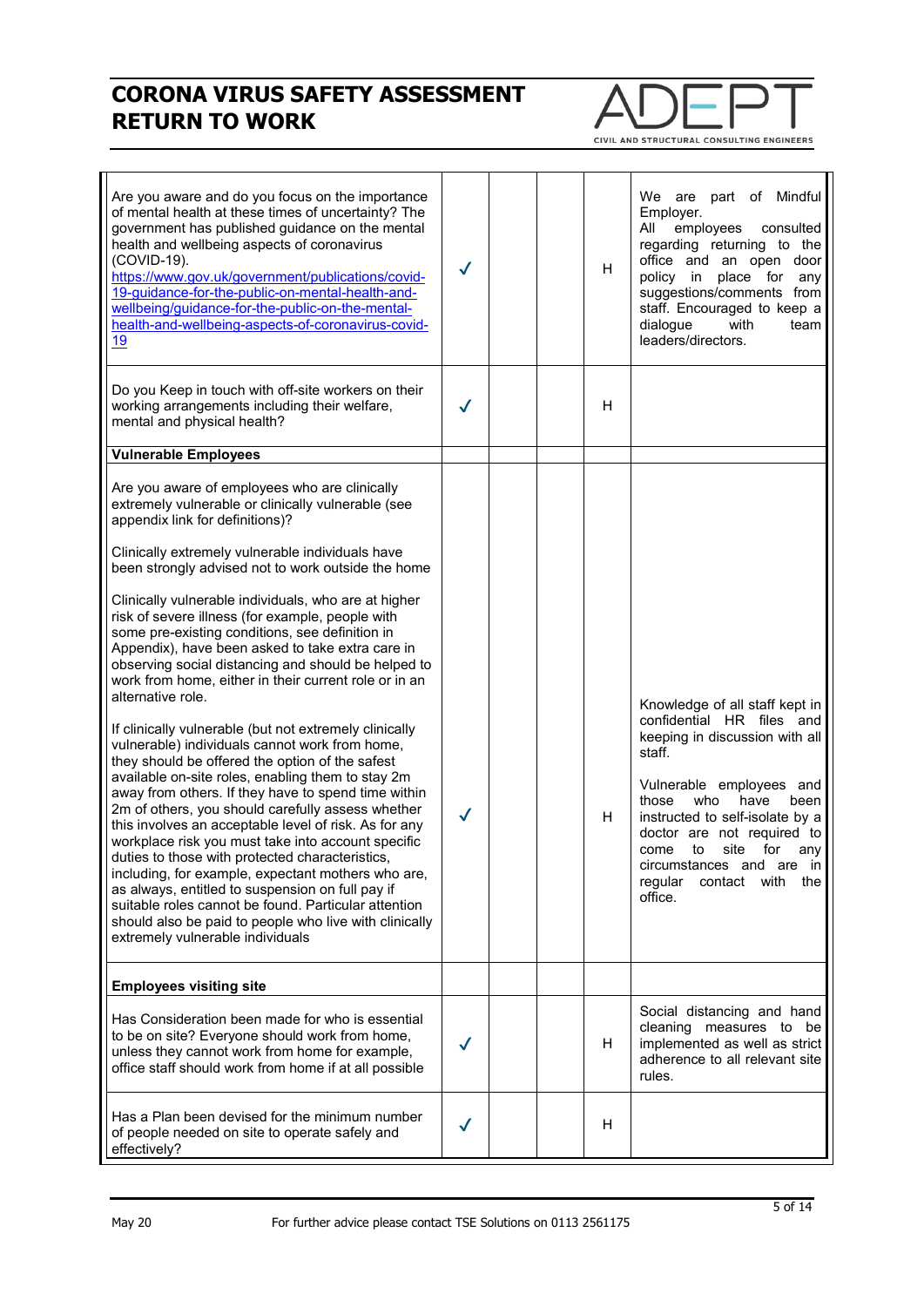

| <b>Social Distancing</b>                                                                                                                                                                                                                                                                                                                                                                                                                                                                                                                                                                                                                                                                                                                                                                                                                                                                                                                                                                                                                       |              |  |   |                                                                                                                                                                                                                                                                                                                                                                                                                                                                            |
|------------------------------------------------------------------------------------------------------------------------------------------------------------------------------------------------------------------------------------------------------------------------------------------------------------------------------------------------------------------------------------------------------------------------------------------------------------------------------------------------------------------------------------------------------------------------------------------------------------------------------------------------------------------------------------------------------------------------------------------------------------------------------------------------------------------------------------------------------------------------------------------------------------------------------------------------------------------------------------------------------------------------------------------------|--------------|--|---|----------------------------------------------------------------------------------------------------------------------------------------------------------------------------------------------------------------------------------------------------------------------------------------------------------------------------------------------------------------------------------------------------------------------------------------------------------------------------|
| You must maintain social distancing in the<br>workplace wherever possible.                                                                                                                                                                                                                                                                                                                                                                                                                                                                                                                                                                                                                                                                                                                                                                                                                                                                                                                                                                     | $\checkmark$ |  | H | Alternate desks blocked off<br>to ensure 2m distancing as<br>well as new seating layout                                                                                                                                                                                                                                                                                                                                                                                    |
| Is it possible to maintain 2m social distancing<br>wherever possible (including while arriving at and<br>departing from work, while in work, and when<br>travelling between sites)?<br>Where the social distancing guidelines cannot be<br>followed in full in relation to a particular activity, the<br>businesses should consider whether that activity<br>needs to continue for the business to operate, and,<br>if so, take all the mitigating actions possible to<br>reduce the risk of transmission between their staff.<br>Mitigating actions include:<br>• Further increasing the frequency of hand washing<br>and surface cleaning.<br>• Keeping the activity time involved as short as<br>possible.<br>• Using screens or barriers to separate people from<br>each other.<br>• Using back-to-back or side-to-side working (rather<br>than face to-face) whenever possible.<br>• Reducing the number of people each person has<br>contact with by using 'fixed teams or partnering' (so<br>each person works with only a few others). | $\checkmark$ |  |   | One way system in place<br>Desks and seats clearly<br>marked, no face to face<br>desks<br>Walkways marked on the<br>floor<br>Signs informing people of<br>one person in the kitchen at<br>a time<br>Hand washing instructions by<br>the sink.<br>Printer has been moved to<br>ensure 2m distancing<br>2 <sup>nd</sup> tea and drinks point<br>created to eliminate queue<br>for the kitchen. New fridge<br>purchased and a microwave<br>will be moved to this area<br>too. |
| Have social distancing measures been applied to all<br>parts of a business, not just the place where people<br>spend most of their time, but also entrances and<br>exits, break rooms and canteens and similar<br>settings?                                                                                                                                                                                                                                                                                                                                                                                                                                                                                                                                                                                                                                                                                                                                                                                                                    |              |  | H |                                                                                                                                                                                                                                                                                                                                                                                                                                                                            |
| <b>Arriving and Leaving Work</b>                                                                                                                                                                                                                                                                                                                                                                                                                                                                                                                                                                                                                                                                                                                                                                                                                                                                                                                                                                                                               |              |  |   |                                                                                                                                                                                                                                                                                                                                                                                                                                                                            |
| Is a system needed to Stagger arrival and<br>departure times at work to reduce crowding into and<br>out of the workplace?                                                                                                                                                                                                                                                                                                                                                                                                                                                                                                                                                                                                                                                                                                                                                                                                                                                                                                                      |              |  | H |                                                                                                                                                                                                                                                                                                                                                                                                                                                                            |
| Is it possible or needed to provide additional<br>parking or facilities such as bike racks to help<br>people walk, run, or cycle to work where possible?                                                                                                                                                                                                                                                                                                                                                                                                                                                                                                                                                                                                                                                                                                                                                                                                                                                                                       |              |  | н | Ample parking already                                                                                                                                                                                                                                                                                                                                                                                                                                                      |
| Is it possible to reduce congestion, for example, by<br>having more entry points to the workplace?                                                                                                                                                                                                                                                                                                                                                                                                                                                                                                                                                                                                                                                                                                                                                                                                                                                                                                                                             |              |  | H | Fire exit now being used as<br>part of one-way system.<br>Floor markings and give way<br>requirements implemented                                                                                                                                                                                                                                                                                                                                                          |
| Can you use markings and introducing one-way<br>flow at entry and exit points?                                                                                                                                                                                                                                                                                                                                                                                                                                                                                                                                                                                                                                                                                                                                                                                                                                                                                                                                                                 |              |  | H |                                                                                                                                                                                                                                                                                                                                                                                                                                                                            |
| Do you provide handwashing facilities, or hand                                                                                                                                                                                                                                                                                                                                                                                                                                                                                                                                                                                                                                                                                                                                                                                                                                                                                                                                                                                                 |              |  | H |                                                                                                                                                                                                                                                                                                                                                                                                                                                                            |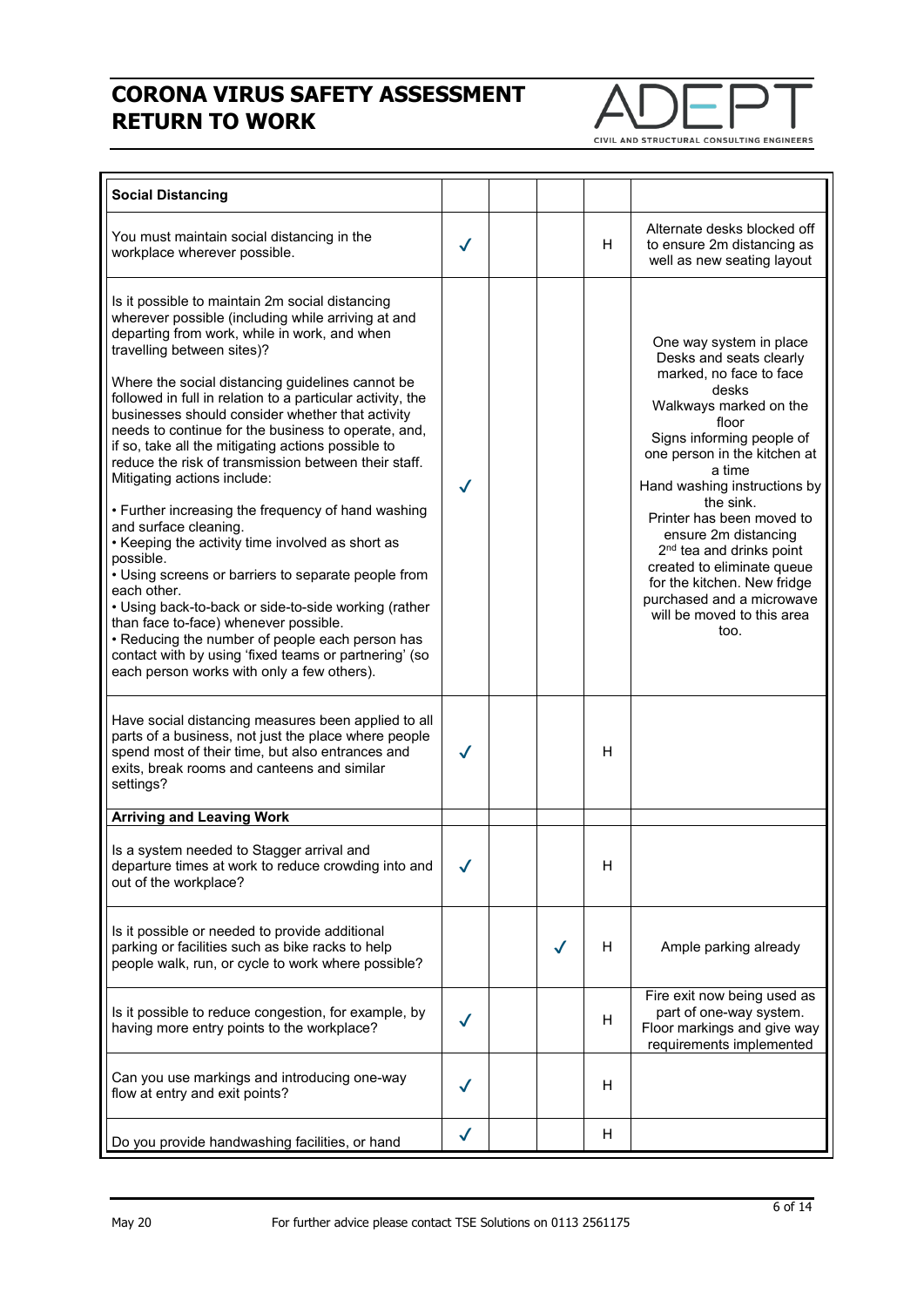

| sanitiser where not possible, at entry and exit<br>points?                                                                                                                                                                                     |              |              |    |                                                                                                                                                        |
|------------------------------------------------------------------------------------------------------------------------------------------------------------------------------------------------------------------------------------------------|--------------|--------------|----|--------------------------------------------------------------------------------------------------------------------------------------------------------|
| Where applicable can you provide alternatives to<br>touch-based security devices such as keypads?                                                                                                                                              |              | $\checkmark$ | H. | Regular cleaning of all touch-<br>based security and alcohol<br>based hand gel provided to<br>be used by staff after<br>touching any common<br>surface |
| Where applicable can you change process<br>alternatives for entry/exit points where appropriate,<br>for example, deactivating pass readers at turnstiles<br>in favour of showing a pass to security personnel at<br>a distance?                |              | $\checkmark$ | H. | Non-touch logging in system                                                                                                                            |
| Moving around the worksite                                                                                                                                                                                                                     |              |              |    |                                                                                                                                                        |
| Can you reduce movement by discouraging non-<br>essential trips within buildings and sites, (for<br>example, restricting access to some areas,<br>encouraging use of radios or telephones, where<br>permitted, and cleaning them between use)? | $\checkmark$ |              | H  | Use teams to screen share in<br>the office, keep 2m distance<br>during all interactions                                                                |
| Can you reduce job and equipment rotation?                                                                                                                                                                                                     | ✓            |              | H  |                                                                                                                                                        |
| Can you Introduce more one-way flow through<br>buildings?                                                                                                                                                                                      | ✓            |              | H  | One way system and floor<br>markings introduced.                                                                                                       |
| Have you reduced the maximum occupancy for lifts<br>and provide hand sanitiser for the operation of lifts.<br>Encourage the use of stairs wherever possible                                                                                    |              | $\checkmark$ |    |                                                                                                                                                        |
| Are you regulating the use of high traffic areas<br>including corridors, lifts, turnstiles and walkways to<br>maintain social distancing?                                                                                                      |              |              | H  |                                                                                                                                                        |
| Work Stations (including places of work such as<br>benches, machinery operating points etc)                                                                                                                                                    |              |              |    |                                                                                                                                                        |
| Can workstations be assigned to an individual as<br>much as possible? If they need to be shared it<br>should be by the smallest possible number of<br>people                                                                                   |              |              | H  | Workstations assigned to<br>individuals. Put signage to<br>assign name of who is using<br>the workstation                                              |
| Have you reviewed layouts, line set-ups or<br>processes to allow people to work further apart from<br>each other?                                                                                                                              |              |              | H. | Seating layout changed to<br>accommodate 2m distance                                                                                                   |
| Is there floor tape or paint to mark areas to help<br>workers keep to a 2m distance?                                                                                                                                                           | J            |              | H  | Yes                                                                                                                                                    |
| Where it is not possible to move workstations<br>further apart, have you arranged people to work                                                                                                                                               | ✓            |              | H  |                                                                                                                                                        |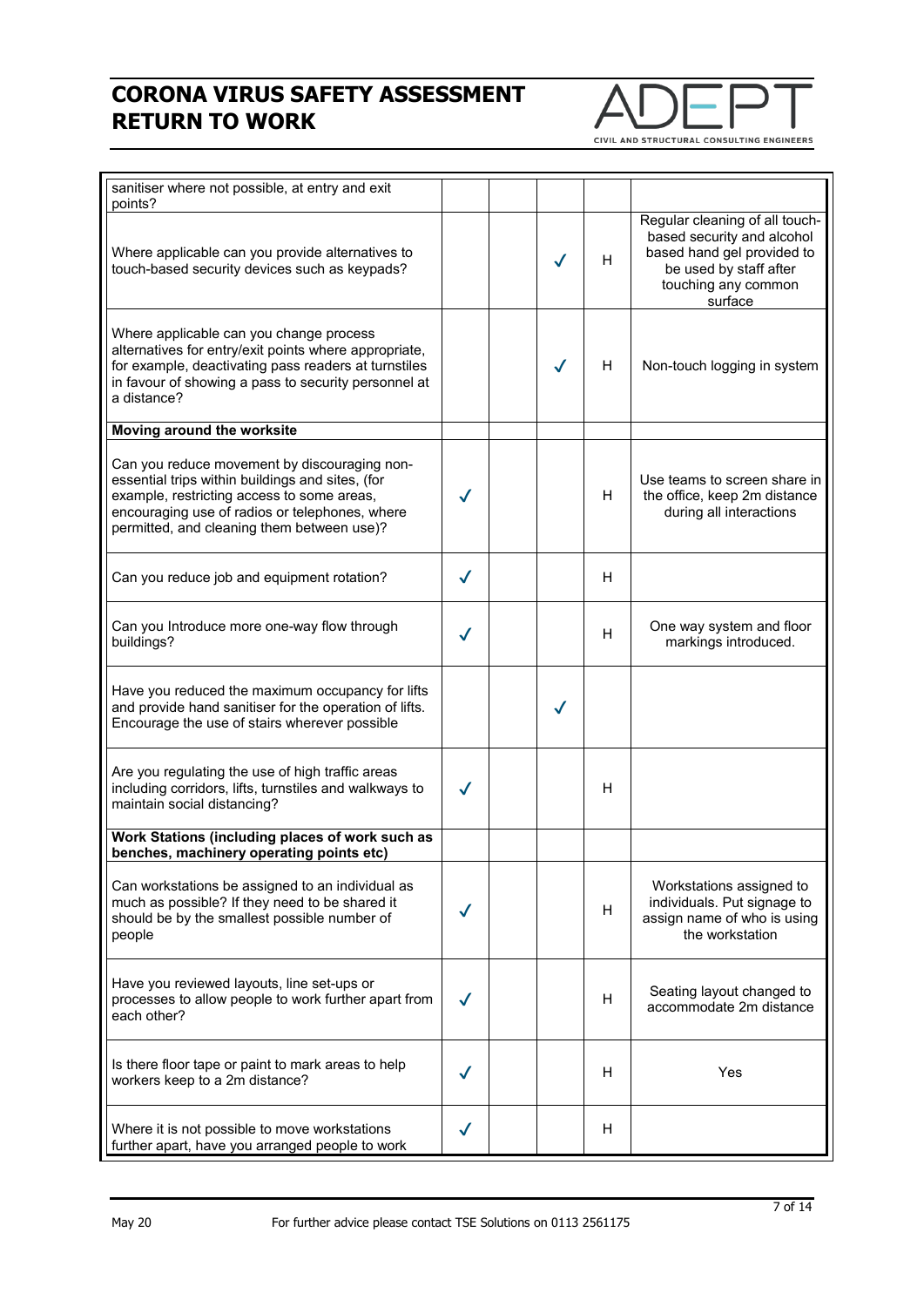

| side by side or facing away from each other rather<br>than face-to-face?                                                                                                                          |   |              |    |                                                                                                                                                  |
|---------------------------------------------------------------------------------------------------------------------------------------------------------------------------------------------------|---|--------------|----|--------------------------------------------------------------------------------------------------------------------------------------------------|
| Only where it is not possible to move workstations<br>further apart, have you considered installing<br>screens to separate people from one another?                                               |   | $\checkmark$ |    | Correx screens purchased to<br>further increase protection<br>and can be easily deployed<br>on empty desks between<br>staff in the office        |
| Do you use a consistent pairing system if people<br>have to work in close proximity, (for example,<br>during two person working, lifting or maintenance<br>activities that cannot be redesigned)? |   | $\checkmark$ |    |                                                                                                                                                  |
| <b>Meetings</b>                                                                                                                                                                                   |   |              |    |                                                                                                                                                  |
| Can you use remote working tools to avoid in-<br>person meetings?                                                                                                                                 |   |              | H  | Zoom meetings to be used -<br>individual headsets to be<br>provided for each staff<br>member to avoid cross<br>contamination                     |
| If a physical meeting has to take place are<br>procedures in place so only absolutely necessary<br>participants should attend meetings and should<br>maintain 2m separation throughout?           |   | $\checkmark$ |    | No physical meetings to take<br>place in the office with<br>external visitors, Internal<br>meetings can be carried out<br>with social distancing |
| Have meeting attendees been told to avoid<br>transmission during meetings, for example, from<br>sharing pens and other objects?                                                                   |   |              | H  |                                                                                                                                                  |
| Is hand sanitiser in provided in meeting rooms?                                                                                                                                                   | ✓ |              | H  |                                                                                                                                                  |
| Is it possible to hold meetings outdoors or in well-<br>ventilated rooms whenever possible?                                                                                                       |   | ✓            |    |                                                                                                                                                  |
| <b>Common Areas</b>                                                                                                                                                                               |   |              |    |                                                                                                                                                  |
| Are you staggering break times to reduce pressure<br>on break rooms or places to eat?                                                                                                             |   |              | н  |                                                                                                                                                  |
| Can you use safe outside areas for breaks?                                                                                                                                                        | √ |              | H. |                                                                                                                                                  |
| Can you create additional space by using other<br>parts of the worksite or building that have been<br>freed up by remote working?                                                                 |   | ✓            |    | If required some tables could<br>be moved to area where<br>table tennis table is located.                                                        |
| Is there protective screening for staff in receptions<br>or similar areas?                                                                                                                        |   |              |    | Markings provided on floor to<br>assist 2m spacing, ventilate<br>area constantly with the<br>external doors kept open.                           |
| For staff canteens are you providing packaged<br>meals or similar to avoid opening staff canteens,<br>where possible?                                                                             |   |              |    |                                                                                                                                                  |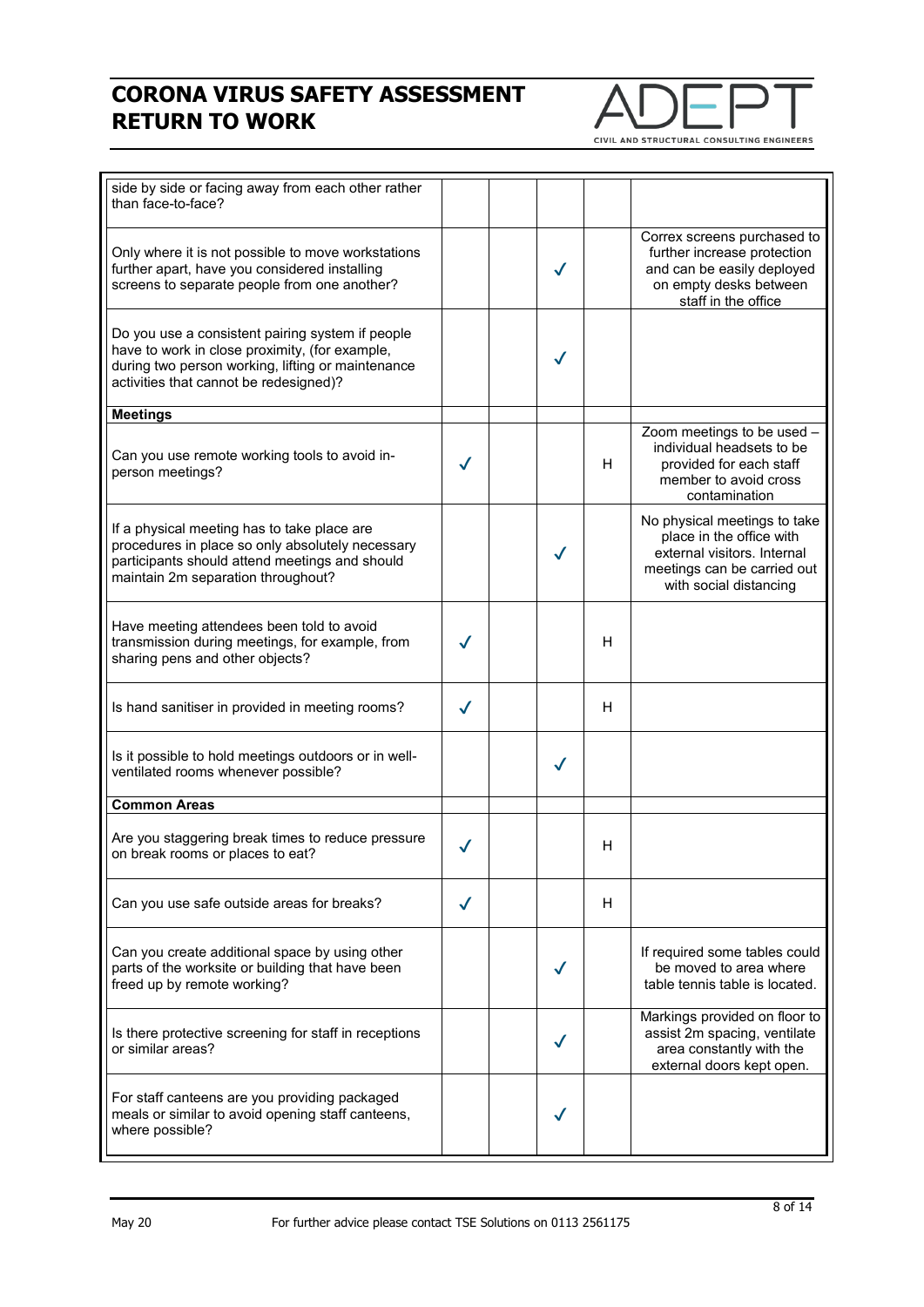

Have you reconfigured seating and tables to maintain spacing and reduce face-to-face interactions? ✔ H Have you installed social distance marking for other common areas such as toilets, showers, lockers and changing rooms and in any other areas where queues typically form? ✔ These facilities are covered by building management. We have asked for regular cleaning and paper towels. Have staff been told that in the event of an emergency such as a fire employees do not have to social distance when evacuation procedures are taking place? ✔ H **Contactors and Visitors** Is it possible to have visits via remote connection or is it possible to have visits via remote connection or  $\mathcal{V}$   $\mathcal{V}$   $\mathcal{V}$   $\mathcal{V}$   $\mathcal{H}$ Do you Limit the number of visitors at any one  $\begin{array}{c|c} \downarrow \downarrow \downarrow \downarrow \downarrow \end{array}$  No visitors will be allowed to the office at this time the office at this time Can you determine if schedules for essential services and contractor visits can be revised to reduce interaction and overlap between people, for example, carrying out services at night? ✔ H Can you maintain a list of all visitors?  $\|\n\mathcal{J}\|$   $\|\n\mathcal{J}\|$  H Do you provide clear guidance on social distancing and hygiene to people, for example, inbound delivery drivers or safety critical visitors, on arrival, for example, signage, visual aids, and before arrival, for example, by phone, on the website, by email? ✔ H Use dirty table for incoming goods to be dropped on by delivery personnel, all packaging to be carefully removed and disposed of, hands to be washed immediately. Are visitors hosts aware of their duties regarding  $\begin{array}{c|c|c|c|c|c} \text{Aie} & \text{Vis} & \text{Aiv.} \end{array}$  H COVID 19? Have you reviewed entry and exit routes for visitors and contractors to minimise contact with other people?  $\checkmark$ Has Coordination and cooperation taken place with other occupiers for those working in facilities shared with other businesses including with landlords and other tenants? ✔ <sup>H</sup>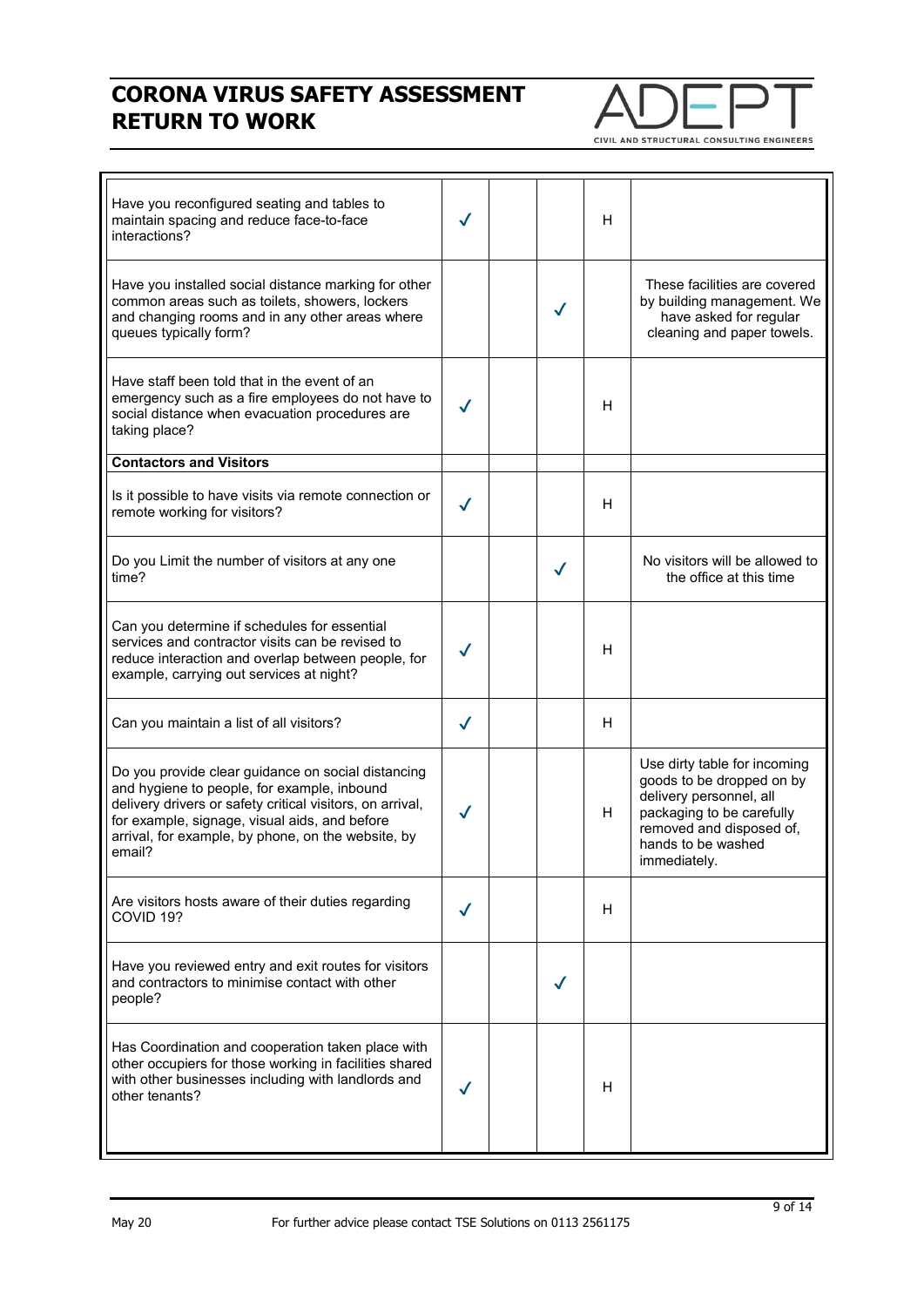

| Cleaning                                                                                                                                                                                                                                                                                   |              |  |    |                                                                                                                                                                                                           |
|--------------------------------------------------------------------------------------------------------------------------------------------------------------------------------------------------------------------------------------------------------------------------------------------|--------------|--|----|-----------------------------------------------------------------------------------------------------------------------------------------------------------------------------------------------------------|
| Is there frequent cleaning of work areas and<br>equipment between uses, using your usual cleaning<br>products?                                                                                                                                                                             | $\checkmark$ |  | H. | Carried out a deep clean<br>while the office was empty<br>and now 3x weekly cleans                                                                                                                        |
| Is there frequent cleaning of objects and surfaces<br>that are touched regularly, such as door handles,<br>pump handles and printers, and making sure there<br>are adequate disposal arrangements?                                                                                         |              |  | н  |                                                                                                                                                                                                           |
| Is there a system to clear workspaces and<br>removing waste and belongings from the work area<br>at the end of a shift?                                                                                                                                                                    | $\checkmark$ |  | H  | All tables must be kept clear<br>of all paper etc at the end of<br>the day. Cardboard boxes<br>are available to put clutter<br>unnecessary<br>and<br>paper<br>should<br>immediately<br>be<br>disposed of. |
| Is there a system for cleaning after a known or<br>suspected case of COVID-19? Refer to the<br>https://www.gov.uk/government/publications/covid-<br>19-decontamination-in-non-healthcare-<br>settings/covid-19-decontamination-in-non-<br>healthcare-settings                              |              |  | H  |                                                                                                                                                                                                           |
| Hygiene - handwashing, sanitation facilities and<br>toilets                                                                                                                                                                                                                                |              |  |    |                                                                                                                                                                                                           |
| Are signs and posters displayed to build awareness<br>of good handwashing technique, the need to<br>increase handwashing frequency, avoid touching<br>your face and the need to cough or sneeze into a<br>tissue which is binned safely, or into your arm if a<br>tissue is not available? |              |  | н  |                                                                                                                                                                                                           |
| Do you provide regular reminders and signage to<br>maintain hygiene standards?                                                                                                                                                                                                             | $\checkmark$ |  | H  |                                                                                                                                                                                                           |
| Is hand sanitiser provided at strategical locations<br>throughout the building?                                                                                                                                                                                                            |              |  | H  | 5 It hand sanitiser purchased<br>as well as small pump<br>containers which are<br>provided in each bay                                                                                                    |
| Is there clear use and cleaning guidance for toilets<br>to ensure they are kept clean and social distancing<br>is achieved as much as possible?                                                                                                                                            |              |  | H  |                                                                                                                                                                                                           |
| Is there scheduled extra cleaning for busy areas?                                                                                                                                                                                                                                          |              |  | H  |                                                                                                                                                                                                           |
| Have you provided more waste facilities and more<br>frequent rubbish collection?                                                                                                                                                                                                           |              |  | H  |                                                                                                                                                                                                           |
| Where possible can you provide paper towels as an<br>alternative to hand dryers in handwashing facilities?                                                                                                                                                                                 | $\checkmark$ |  | H  |                                                                                                                                                                                                           |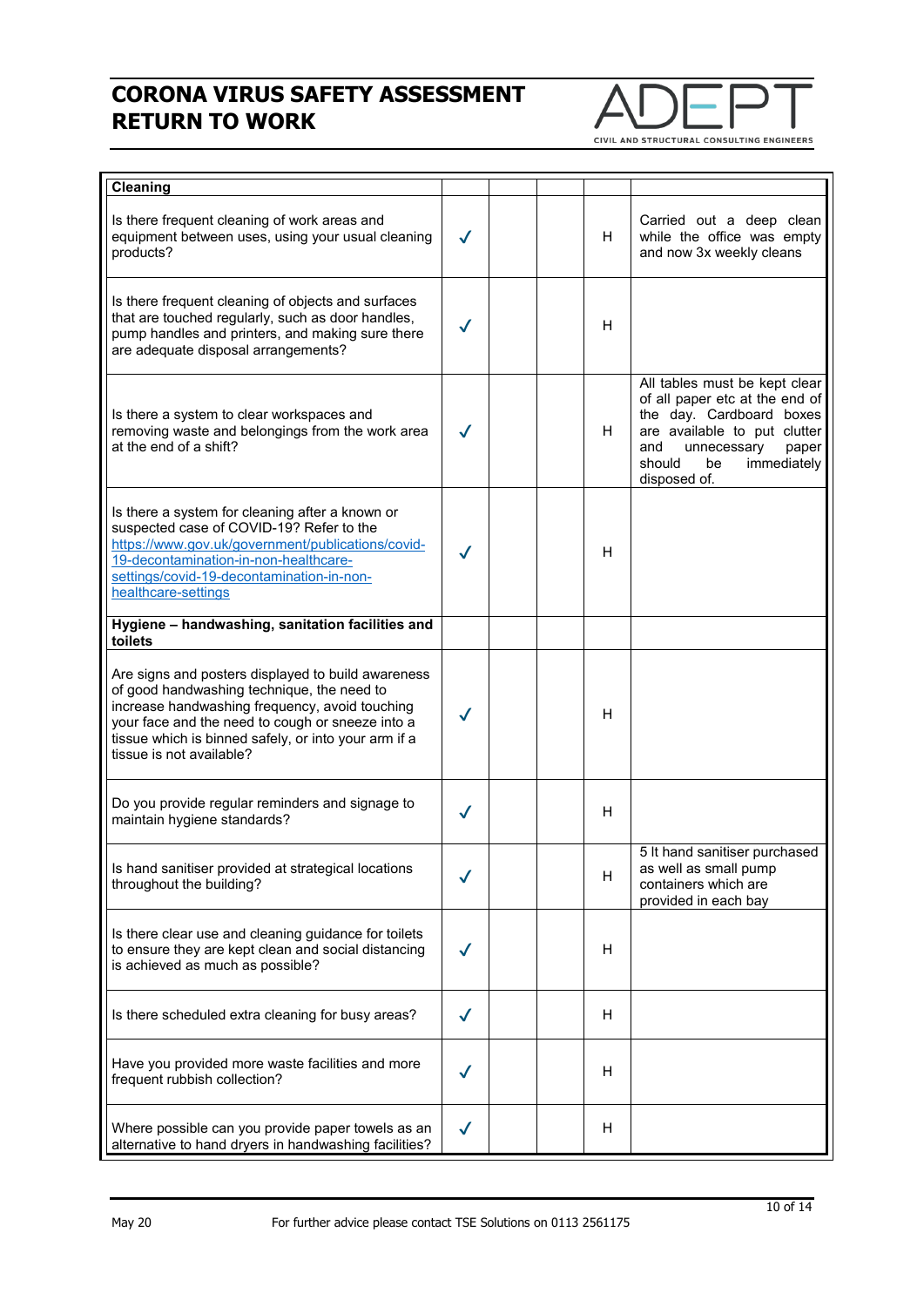

| <b>Changing Rooms and Showers</b>                                                                                                                                                                                                                                             |   |              |    |                                                                                                                                                                   |
|-------------------------------------------------------------------------------------------------------------------------------------------------------------------------------------------------------------------------------------------------------------------------------|---|--------------|----|-------------------------------------------------------------------------------------------------------------------------------------------------------------------|
| Where shower and changing facilities are required,<br>have you set clear use and cleaning guidance for<br>showers, lockers and changing rooms to ensure<br>they are kept clean and clear of personal items and<br>that social distancing is achieved as much as<br>possible?  |   | ✓            |    | Landlord provides cleaning<br>of these areas                                                                                                                      |
| Have you introduced enhanced cleaning of all<br>facilities regularly during the day and at the end of<br>the day?                                                                                                                                                             |   |              | H  |                                                                                                                                                                   |
| Handling goods, merchandise and other<br>materials, and onsite vehicles                                                                                                                                                                                                       |   |              |    |                                                                                                                                                                   |
| Are there cleaning procedures for the parts of<br>shared equipment people touch after each use,<br>thinking about equipment, tools and vehicles, for<br>example, pallet trucks and forklift trucks?                                                                           |   | $\checkmark$ |    |                                                                                                                                                                   |
| Do you encourage increased handwashing and<br>have you introduced more handwashing facilities for<br>workers handling goods and merchandise or<br>providing hand sanitiser where this is not practical?                                                                       |   | √            |    |                                                                                                                                                                   |
| Is there a system to ensure the regular cleaning of<br>reusable delivery boxes?                                                                                                                                                                                               |   | ✓            |    |                                                                                                                                                                   |
| <b>PPE</b>                                                                                                                                                                                                                                                                    |   |              |    |                                                                                                                                                                   |
| Is extra PPE required such as face masks?<br>See appendix for more information                                                                                                                                                                                                | ✓ |              | H. | Face coverings provided for<br>each member of staff if they<br>prefer to use. Staff will be<br>required to wash these at<br>their house at the end of the<br>day. |
| Shift patterns and working groups                                                                                                                                                                                                                                             |   |              |    |                                                                                                                                                                   |
| Have you as far as possible, where people are split<br>into teams or shift groups, fixed these teams or shift<br>groups so that where contact is unavoidable, this<br>happens between the same people?                                                                        |   |              | H  |                                                                                                                                                                   |
| Have you identified areas where people have to<br>directly pass things to each other, (for example, job<br>information, spare parts, samples, raw materials),<br>and found ways to remove direct contact, such as<br>through the use of drop-off points or transfer<br>zones? |   |              | H. |                                                                                                                                                                   |
| Work related travel                                                                                                                                                                                                                                                           |   |              |    |                                                                                                                                                                   |
| Can you minimise non-essential travel and<br>considered remote options first (such as Zoom<br>meetings etc)?                                                                                                                                                                  |   |              | H. |                                                                                                                                                                   |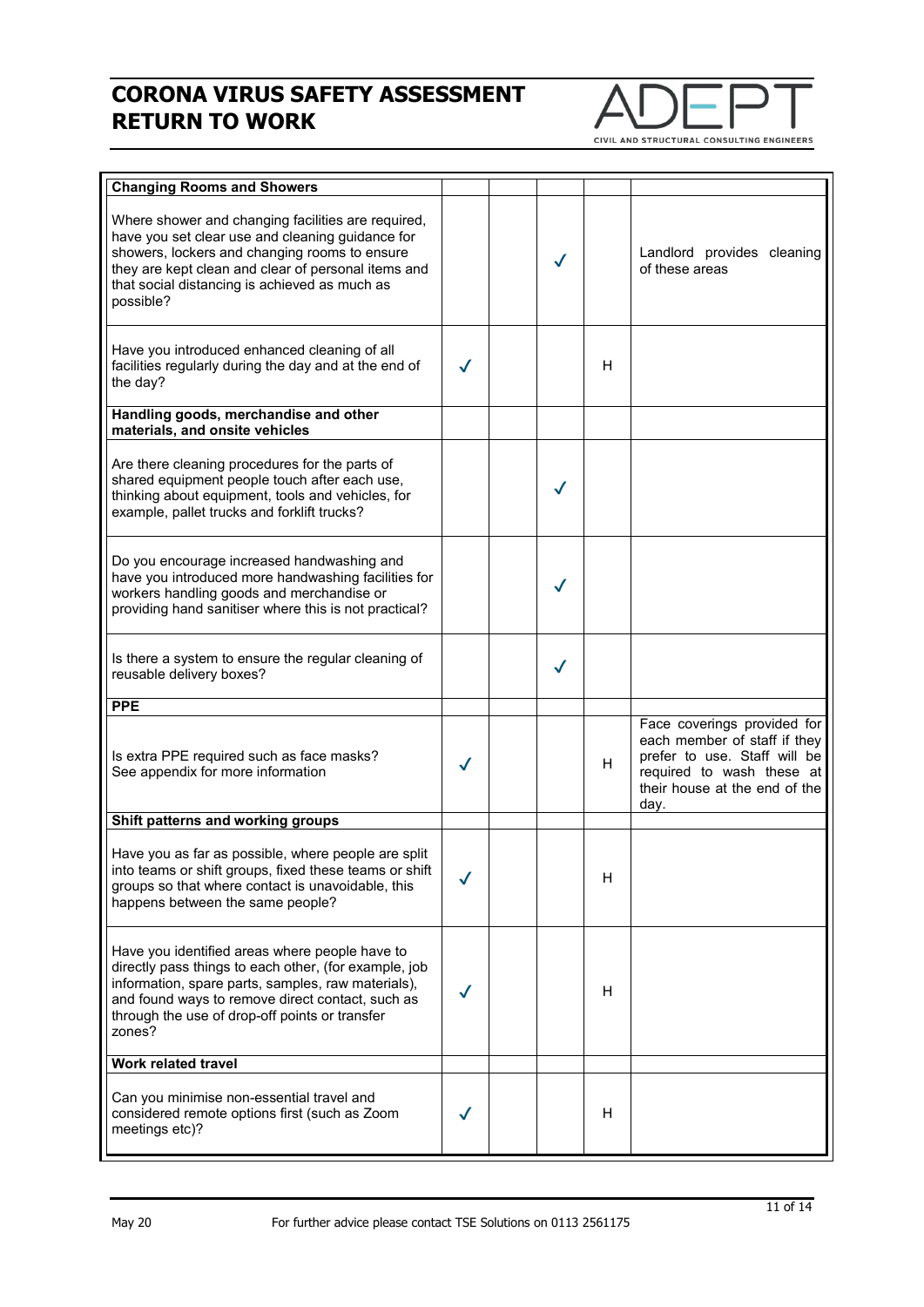

| Can you Minimise the number of people travelling<br>together in any one vehicle by using fixed travel<br>partners, increasing ventilation when possible and<br>avoiding sitting face-to-face?                                                           | ✓            |              | H |                                                                            |
|---------------------------------------------------------------------------------------------------------------------------------------------------------------------------------------------------------------------------------------------------------|--------------|--------------|---|----------------------------------------------------------------------------|
| Is there a system to clean shared vehicles between<br>shifts or on handover?                                                                                                                                                                            |              | $\checkmark$ |   |                                                                            |
| Where workers are required to stay away from their<br>home, is there a system to centrally log the stay<br>and making sure any overnight accommodation<br>meets social distancing guidelines?                                                           |              |              |   | If required only use Airbnb or<br>similar self-contained<br>accommodation. |
| Are procedures in place to minimise person-to-<br>person contact during deliveries to other sites?                                                                                                                                                      | $\checkmark$ |              | н |                                                                            |
| Do you maintain consistent pairing where two-<br>person deliveries are required?                                                                                                                                                                        |              | $\checkmark$ |   |                                                                            |
| Can you minimise contact during payments and<br>exchange of documentation, for example, by using<br>electronic payment methods and electronically<br>signed and exchanged document?                                                                     | $\checkmark$ |              |   |                                                                            |
| Inbound and outbound goods                                                                                                                                                                                                                              |              |              |   |                                                                            |
| Have you pick-up and drop-off collection points,<br>procedures, signage and markings?                                                                                                                                                                   | ✓            |              | H | off<br><b>Drop</b><br>points<br>for<br>all<br>deliveries to the building.  |
| Have you considered methods to reduce frequency<br>of deliveries, for example by ordering larger<br>quantities less often?                                                                                                                              |              | $\checkmark$ |   |                                                                            |
| Where possible and safe, can you have single<br>workers load or unload vehicles or use the same<br>pairs of people for loads where more than one is<br>needed?                                                                                          |              |              |   |                                                                            |
| Do you encourage drivers to stay in their vehicles<br>where this does not compromise their safety and<br>existing safe working practice, such as preventing<br>drive-aways?                                                                             |              |              |   |                                                                            |
| <b>Poster</b><br>Employers are being asked to display a poster<br>which acknowledges they have followed guidance<br>this can be found at<br>https://assets.publishing.service.gov.uk/media/5eb9<br>7d30d3bf7f5d364bfbb6/staying-covid-19-<br>secure.pdf |              |              | н |                                                                            |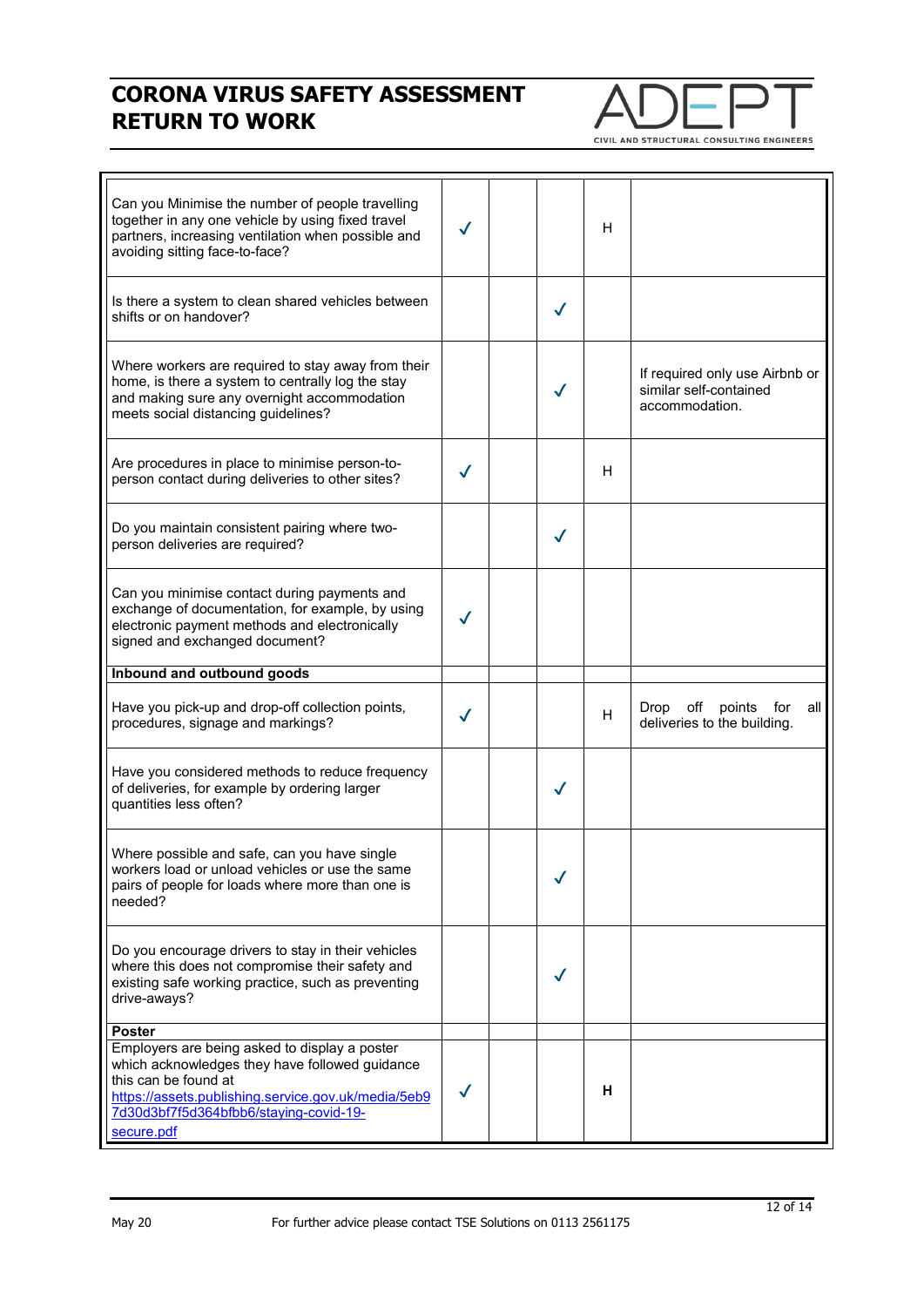

#### Appendix

**Clinically extremely vulnerable** Clinically extremely vulnerable people will have received a letter telling them they are in this group, or will have been told by their GP. Guidance on who is in this group can be found here: [https://www.gov.uk/government/publications/guidance-on-shielding-andprotecting-extremely-vulnerable-persons](https://www.gov.uk/government/publications/guidance-on-shielding-andprotecting-extremely-vulnerable-persons-from-covid-19/guidance-onshielding-and-protecting-extremely-vulnerable-persons-from-covid-19)[from-covid-19/guidance-onshielding-and-protecting-extremely-vulnerable-persons-from-covid-19](https://www.gov.uk/government/publications/guidance-on-shielding-andprotecting-extremely-vulnerable-persons-from-covid-19/guidance-onshielding-and-protecting-extremely-vulnerable-persons-from-covid-19)

**Clinically vulnerable people** Clinically vulnerable people include those aged 70 or over and those with some underlying health conditions, all members of this group are listed in the 'clinically vulnerable' section here: [https://www.gov.uk/government/publications/full-guidance-on-staying-athome-and-away-from-others/full](https://www.gov.uk/government/publications/full-guidance-on-staying-athome-and-away-from-others/full-guidance-on-staying-at-home-and-awayfrom-others)[guidance-on-staying-at-home-and-awayfrom-others](https://www.gov.uk/government/publications/full-guidance-on-staying-athome-and-away-from-others/full-guidance-on-staying-at-home-and-awayfrom-others)

#### **PPE from government guidance "Working Safely during COVID 19 Factories Plants and Warehouses" dated 11th May 2020**

PPE protects the user against health or safety risks at work. It can include items such as safety helmets, gloves, eye protection, high-visibility clothing, safety footwear and safety harnesses. It also includes respiratory protective equipment, such as face masks. Where you are already using PPE in your work activity to protect against non-COVID-19 risks, you should continue to do so. At the start of this document we described the steps you need to take to manage COVID-19 risk in the workplace. This includes working from home and staying 2m away from each other in the workplace if at all possible. When managing the risk of COVID-19, additional PPE beyond what you usually wear is not beneficial. This is because COVID-19 is a different type of risk to the risks you normally face in a workplace, and needs to be managed through social distancing, hygiene and fixed teams or partnering, not through the use of PPE. The exception is clinical settings, like a hospital, or a small handful of other roles for which Public Health England advises use of PPE. For example, first responders and immigration enforcement officers. If you are in one of these groups you should refer to the advice at:

[https://www.gov.uk/government/publications/coronaviruscovid-19-personal-protective-equipment-ppe-plan/covid-](https://www.gov.uk/government/publications/coronaviruscovid-19-personal-protective-equipment-ppe-plan/covid-19-%20personal-protective-equipment-ppe-plan)19- [personal-protective-equipment-ppe-plan](https://www.gov.uk/government/publications/coronaviruscovid-19-personal-protective-equipment-ppe-plan/covid-19-%20personal-protective-equipment-ppe-plan) and [https://www.gov.uk/government/publications/covid-19](https://www.gov.uk/government/publications/covid-19-%20decontamination-in-non-healthcare-settings/covid-19-%20decontamination-in-non-healthcare-settings) [decontamination-in-non-healthcare-settings/covid-19-](https://www.gov.uk/government/publications/covid-19-%20decontamination-in-non-healthcare-settings/covid-19-%20decontamination-in-non-healthcare-settings) decontamination-in-non-healthcare-settings.

Workplaces should not encourage the precautionary use of extra PPE to protect against COVID-19 outside clinical settings or when responding to a suspected or confirmed case of COVID-19. Unless you are in a situation where the risk of COVID-19 transmission is very high, your risk assessment should reflect the fact that the role of PPE in providing additional protection is extremely limited. However, if your risk assessment does show that PPE is required, then you must provide this PPE free of charge to workers who need it. Any PPE provided must fit properly .

#### **Face coverings**

There are some circumstances when wearing a face covering may be marginally beneficial as a precautionary measure. The evidence suggests that wearing a face covering does not protect you, but it may protect others if you are infected but have not developed symptoms. A face covering can be very simple and may be worn in enclosed spaces where social distancing isn't possible. It just needs to cover your mouth and nose. It is not the same as a face mask, such as the surgical masks or respirators used by health and care workers. Similarly, face coverings are not the same as the PPE used to manage risks like dust and spray in an industrial context. Supplies of PPE, including face masks, must continue to be reserved for those who need them to protect against risks in their workplace, such as health and care workers, and those in industrial settings like those exposed to dust hazards. It is important to know that the evidence of the benefit of using a face covering to protect others is weak and the effect is likely to be small, therefore face coverings are not a replacement for the other ways of managing risk, including minimising time spent in contact, using fixed teams and partnering for close-up work, and increasing hand and surface washing. These other measures remain the best ways of managing risk in the workplace and government would therefore not expect to see employers relying on face coverings as risk management for the purpose of their health and safety assessments. Wearing a face covering is optional and is not required by law, including in the workplace. If you choose to wear one, it is important to use face coverings properly and wash your hands before putting them on and taking them off. Employers should support their workers in using face coverings safely if they choose to wear one. This means telling workers:

• Wash your hands thoroughly with soap and water for 20 seconds or use hand sanitiser before putting a face covering on, and after removing it.

• When wearing a face covering, avoid touching your face or face covering, as you could contaminate them with germs from your hands.

• Change your face covering if it becomes damp or if you've touched it.

• Continue to wash your hands regularly. • Change and wash your face covering daily.